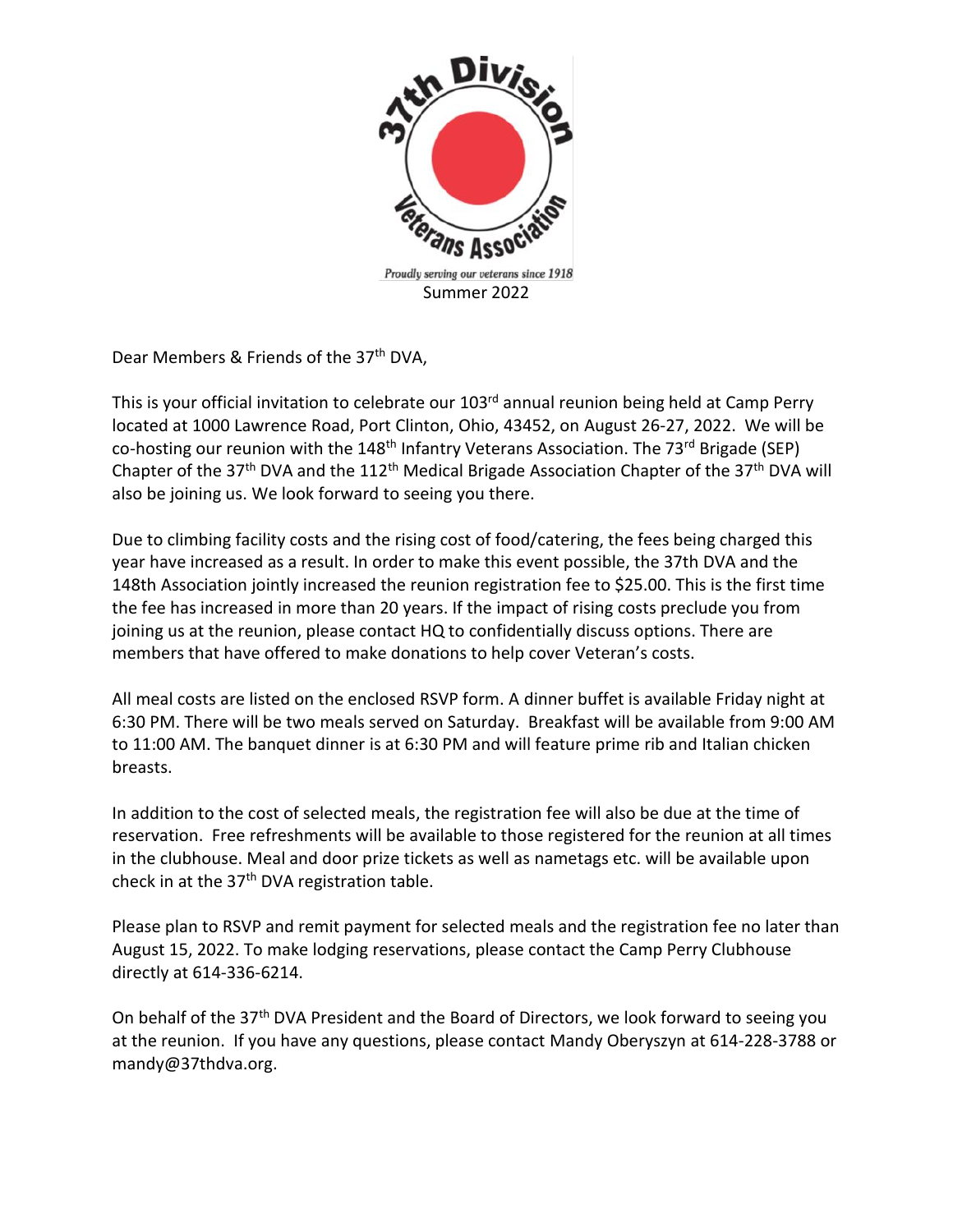

#### Proudly serving our veterans since 1918

# **103 rd Annual Reunion Agenda**

### **Friday-August 26th**

| . .                      |                     |
|--------------------------|---------------------|
| Registration             | 2:00 PM to 6:00 PM  |
| Evening Buffet Dinner    | 6:30 PM             |
| Socializing in Clubhouse | 7:30 PM to 10:00 PM |

## **Saturday- August 27 th**

| Registration*                                               | 9:00 AM to 11:00 AM                           |  |  |
|-------------------------------------------------------------|-----------------------------------------------|--|--|
| <b>Breakfast</b>                                            | 9:00 AM to 11:00 AM                           |  |  |
| Darlene Meyer Ladies Social Hour                            | 10:00 AM                                      |  |  |
| 112th Medical BDE Business Meeting<br>Lobby Conference Room | 10:00 AM to 12:00 PM                          |  |  |
| 148th Inf Business Meeting                                  | 10:30 AM                                      |  |  |
| Group Picture-all attendees<br>clubhouse steps              | Immediately following 148th Meeting           |  |  |
| 37th DVA Business Meeting                                   | 1:00 PM                                       |  |  |
| Memorial Service at Post Chapel                             | 4:00 PM                                       |  |  |
| Retreat                                                     | <b>Immediately following Memorial Service</b> |  |  |
| <b>Banquet Dinner</b>                                       | 6:30 PM                                       |  |  |

*\*Attendees arriving after 11:00 AM can pick up their registration packets from the unmanned 37th DVA registration desk.*